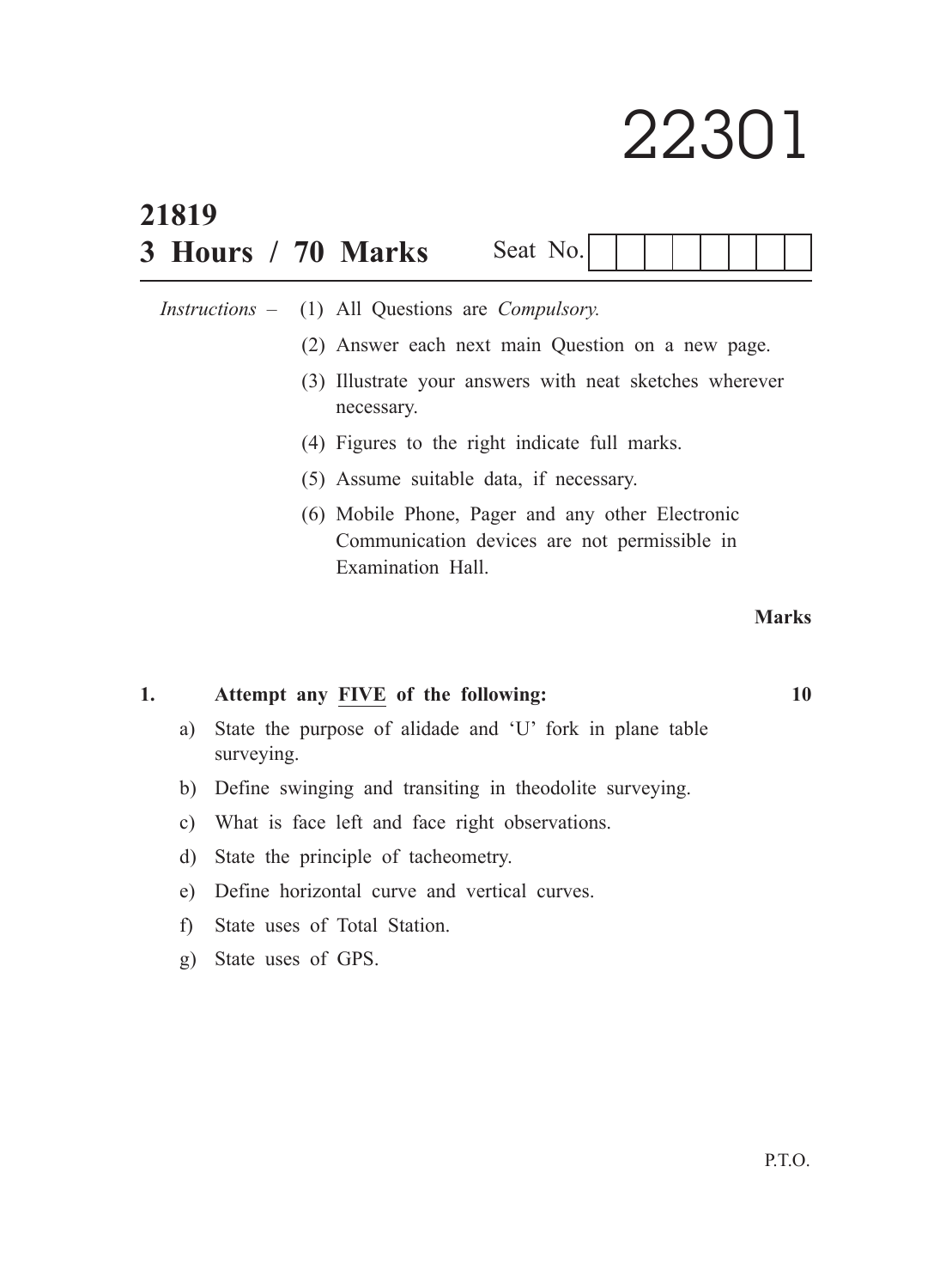| 2.        |               | Attempt any THREE of the following:                                             | 12 |
|-----------|---------------|---------------------------------------------------------------------------------|----|
|           | a)            | Define orientation and explain back sight method of<br>orientation with sketch. |    |
|           | b)            | State the functions of optical plummet and shifting head in<br>theodolite.      |    |
|           | C)            | Explain method of repetition of horizontal angle measurement.                   |    |
|           | d)            | Explain with sketch notations of simple circular curve.                         |    |
| <b>3.</b> |               | Attempt any THREE of the following:                                             | 12 |
|           | a)            | Explain measurement of bearing of line using theodolite.                        |    |
|           | b)            | State any four essential characteristics of tacheometer.                        |    |
|           | $\mathbf{c})$ | State the procedure of building setout using total station.                     |    |
|           | d)            | Define active and passive sources.                                              |    |
| 4.        |               | Attempt any THREE of the following:                                             | 12 |

# a) Explain with sketch intersection method of plane table surveying.

b) A traverse survey was conducted and following data is received, find missing length and bearing of line DA

| Line      | Length $(m)$ | <b>Bearing</b>    |
|-----------|--------------|-------------------|
| AВ        | 155.80       | $78^{\circ} 30'$  |
| <b>BC</b> | 175.00       | $155^{\circ}$ 35' |
| ( 'I )    | 238.50       | $248^{\circ} 42'$ |
| 1) A      |              |                   |

- c) State fundamental axis and lines of theodolite and give relations between them.
- d) State the features of electronic theodolite.